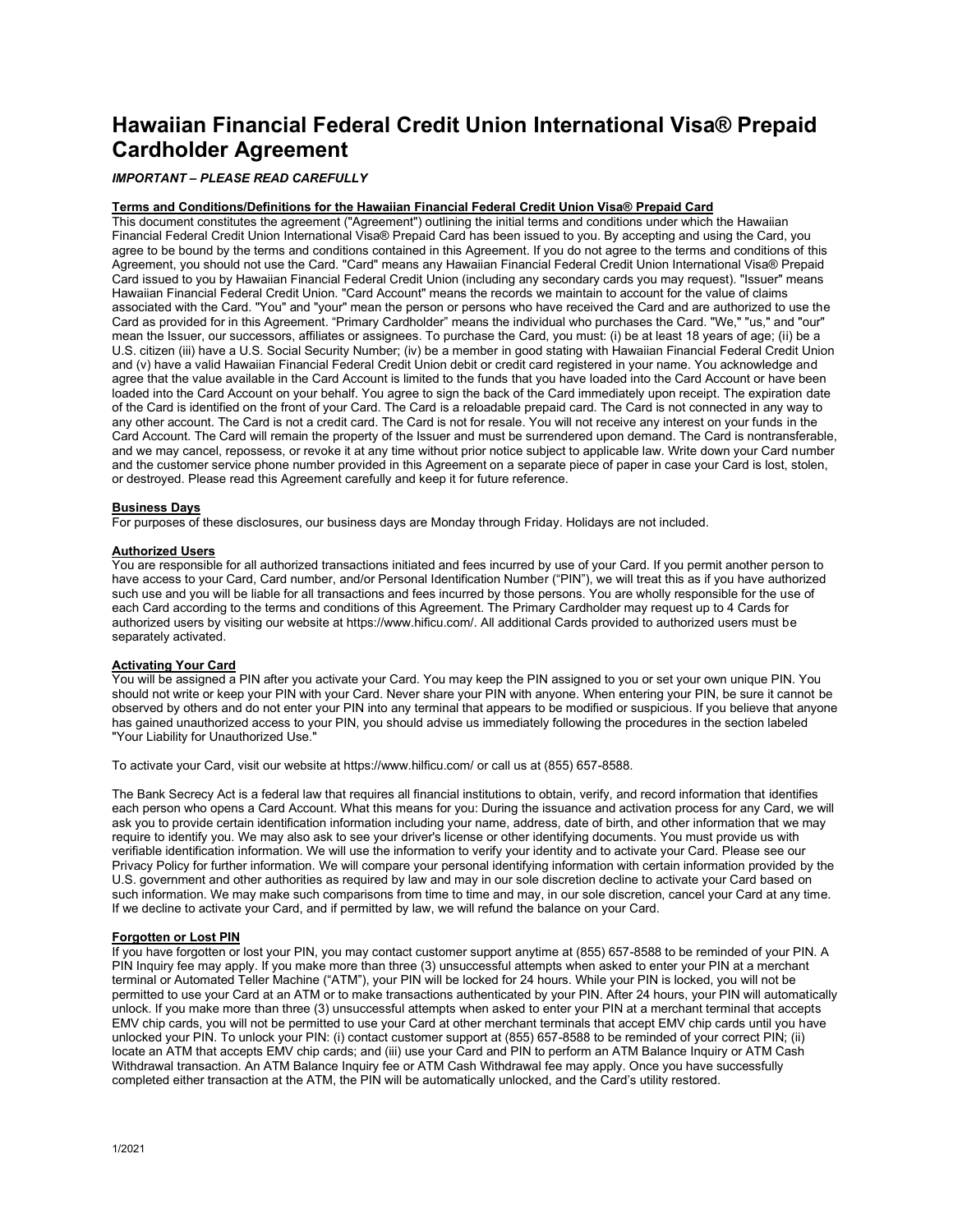# **Cash Access**

With your PIN, you may use your Card to obtain cash from any ATM or any Point-of-Sale ("POS") device, as permissible by merchants that bear the Visa® or INTERLINK acceptance marks. All ATM transactions are treated as cash withdrawal transactions. The maximum cumulative daily amount that may be withdrawn: (a) from one or more ATMs using your Card is \$510.00, or as otherwise set by the ATM owner; (b) through an over-the-counter withdrawal from a participating credit union or other financial institution using your Card is \$5,000.00; and (c) through a point of sales withdrawal from a participating merchant using your Card is 5,000.00.

When you use an ATM not owned by us, you may be charged a fee by the ATM operator or any network used (and you may be charged a fee for a balance inquiry even if you do not complete a fund transfer).

# **Loading Your Card**

You may add funds to your Card, called "value loading", at any time. Value will be "loaded" or added to the Card after it has been activated and the authenticity of the Card and/or "load" instruction has been verified. You can add ("reload") additional value to your Card in any of the following ways: (a) making a payment at your local Hawaiian Financial Federal Credit Union branch; (b) direct deposit to the Card through an Automated Clearing House ("ACH") funds transfer (For Personalized Cards only); or (c) visiting [https://www.hificu.com/](https://www.hitelfcu.com/) or calling (855) 657-8588 to initiate an ACH funds transfer from your designated funding account. A load or reload fee may apply for each load or reload. The minimum amount of the initial load and each reload transaction load is \$50.00. The maximum amount of the initial cash load and each cash reload is \$5,000.00 per transaction, with a total cumulative cash load/reload limit of \$5,000.00 per day. The maximum amount of value that can reside on the Card at any time is \$5,000.00. The number of loads on a Non-Personalized Card is limited to 4 including the initial load. Personalized Cards have unlimited reload capabilities and may utilize Automated-Clearing House direct deposits only to the extent set forth below. We may increase or decrease these limits from time to time in our sole discretion without prior notice to you. We will limit the number of Cards provided to you. We reserve the right to accept or reject any request to load or reload value to the Card at our sole discretion. With the exception of reloads performed through direct deposit, the Card may only be reloaded by the Cardholder. AN UNAUTHORIZED USER MAY NOT RELOAD FUNDS TO THE CARD.

For Personalized Cards only you can receive Automated Clearing House ("ACH") direct deposits. You may provide your Card Account number for these deposits, but you agree not to provide your Card Account number to third parties to withdraw funds. If you are a party to an ACH entry, you agree to be bound by the rules and regulations of the National Automated Clearing House Association ("NACHA") Operating Rules and Guidelines (collectively, the "NACHA Rules"), the rules of any local ACH, and the rules of any other system through which the entry is made. Non-Personalized Cards cannot accept or utilize ACH direct deposits.

**Provisional Payment**. Credit we give you with respect to an ACH credit entry is provisional until we receive final settlement for that entry through a Federal Reserve Bank. If we do not receive final settlement, you agree that we are entitled to a refund of the amount credited to you in connection with the entry, and the party making the payment to you via such entry (i.e., the originator of the entry) shall not be deemed to have paid you in the amount of such entry.

**Notice of Receipt**. Under the NACHA Rules, which are applicable to ACH transactions involving your Card Account, we are not required to give next day notice to you of receipt of ACH item and we will not do so. However, we will continue to notify you of the receipt of payments in the account transaction history made available to you.

# **Using Your Card/Features**

The maximum amount that can be spent on your Card per day is \$5,000.00. The maximum value of your Card is restricted to \$5,000.00.

You may use your Card to purchase or lease goods or services wherever, in most instances, Visa Debit cards are accepted as long as you do not exceed the value available on your Card Account. Some merchants do not allow cardholders to conduct split transactions where you would use the Card as partial payment for goods and services and pay the remainder of the balance with another form of legal tender. If you wish to conduct a split transaction and it is permitted by the merchant, you must tell the merchant to charge only the exact amount of funds available on the Card to the Card. You must then arrange to pay the difference using another payment method. Some merchants may require payment for the remaining balance in cash. If you fail to inform the merchant that you would like to complete a split transaction prior to swiping your Card, your Card is likely to be declined.

If you use your Card at an automated fuel dispenser ("pay at the pump"), the merchant may preauthorize the transaction amount up to \$175 or more, even if the purchase amount is less than \$100. If your Card is declined, even though you have sufficient funds available, pay for your purchase inside with the cashier. A preauthorization amount will place a "hold" on your available funds until the merchant sends us the final payment amount of your purchase. Once the final payment amount is received, the preauthorization amount on hold will be removed. It may take up to three (3) days for the hold to be removed. During the hold period, you will not have access to the preauthorized amount. Depending on your remaining balance, the preauthorization could cause another subsequent purchase to be declined. To avoid a declined purchase, or a hold greater than the actual purchase amount, pay for your gas inside with the cashier.

If you use your Card at a restaurant, a hotel, for a car rental purchase, or for similar purchases, the merchant may preauthorize the transaction amount for the purchase amount plus up to 20% of the purchase amount or more to ensure there are sufficient funds available to cover tips or incidental expenses incurred. All transactions relating to hotels or car rentals may result in a hold for that amount of funds up to thirty (30) days. Some hotels and car rental companies may refuse to accept prepaid cards. You should inquire about a merchant's policies prior to traveling.

If you use your Card to make a telephone call, you may be required to have a minimum available balance of greater than \$15.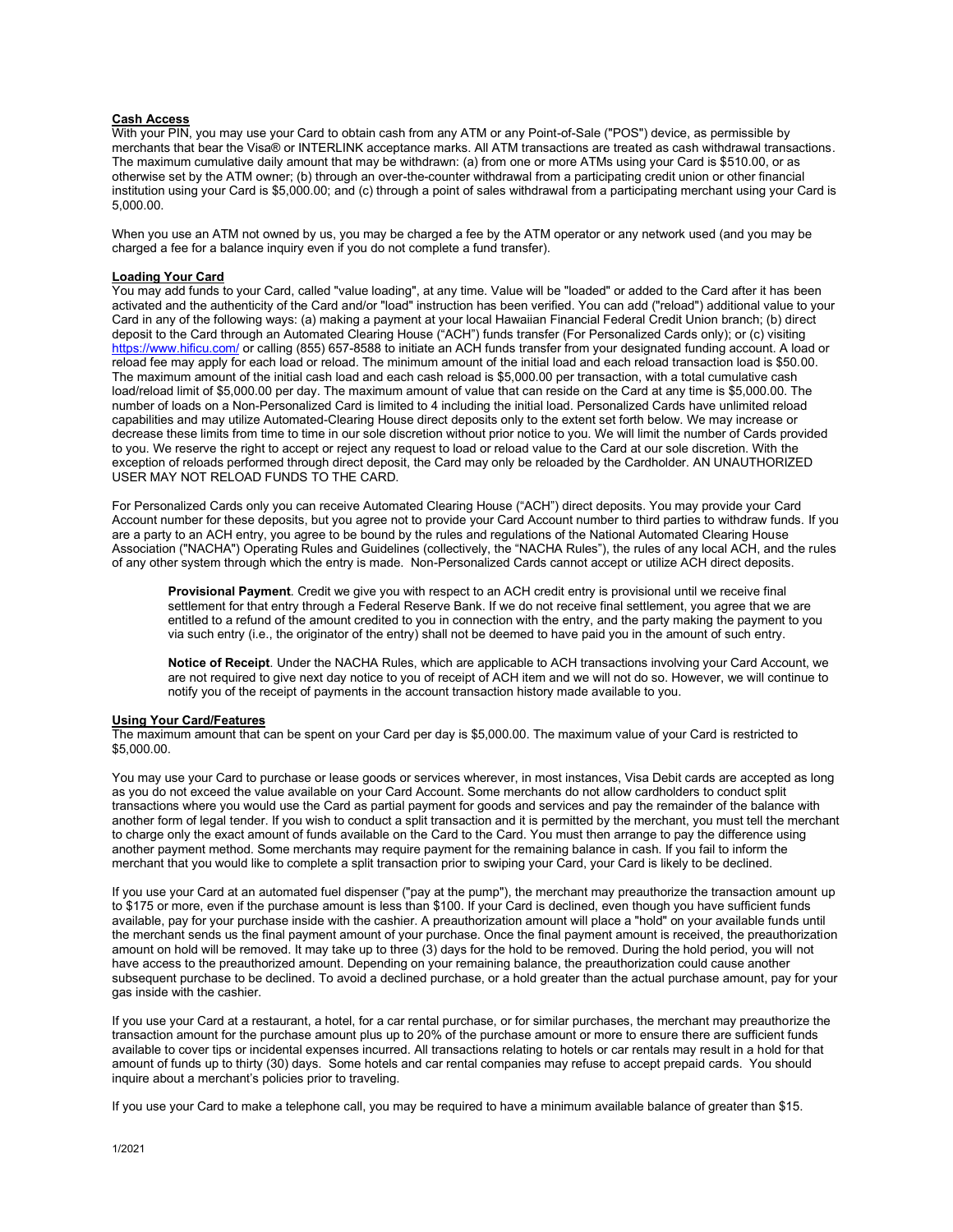If you use your Card number without presenting your Card (such as for a mail order, telephone, or internet purchase), the legal effect will be the same as if you used the Card itself. For security reasons, we may limit the amount or number of transactions you can make on your Card. Your Card cannot be redeemed for cash. You will not use your Card for gambling, lotteries, betting, wagering or any illegal transaction.

Each time you use your Card, you authorize us to reduce the value available in your Card Account by the amount of the transaction and any applicable fees. You are not allowed to exceed the available amount in your Card Account through an individual transaction or a series of transactions. Nevertheless, if a transaction exceeds the balance of the funds available on your Card, you shall remain fully liable to us for the amount of the transaction and any applicable fees.

Except for Recurring Transactions (defined below), you do not have the right to stop payment on any purchase or payment transaction originated by use of your Card. If you authorize a transaction and then fail to make a purchase of that item as planned, the approval may result in a hold for that amount of funds for up to thirty (30) days.

You may use your Card for any Recurring Transactions. "Recurring Transactions" are transactions that you authorize to have automatically charged to your Card each month or other specified period with or without any further action on your part. Examples of merchants that may use Recurring Transactions include wireless carriers, internet service providers, health clubs, insurance companies that automatically charge monthly premiums, and cable TV services. If you have pre-authorized a third party to deduct Recurring Transactions, you can stop any of these payments. To stop a payment, you must provide sufficient advance notice to the party that you authorized to debit your Card balance to allow that party to stop payment before the next payment is scheduled to be made. You may notify us by calling (855) 657-8588 or writing to us at Cardholder Services P.O. Box 7235 Sioux Falls, SD 57117- 7235. If you notify us orally by telephone, we may require you to provide a written confirmation within fourteen (14) days of your call. You must give us notice by any of these methods in time for us to receive your request three (3) business days or more before the payment is scheduled to be made.

#### **Limitations on Frequency and Dollar Amounts of Transactions**

- The maximum number of times you may load or reload your Card per day is 1; Non-Personalized Cards may only be reloaded 4 times after the initial load.
- You may make up to 15 international ATM withdrawals per day
- The minimum amount of the initial load transaction is \$50, and each reload transaction is \$5,000.00.
- The maximum amount of the initial cash load is \$5,000.00 and each cash reload is \$5,000.00 per transaction, with a total cumulative cash load/reload limit of \$5,000.00 per day.
- The maximum amount of value that can reside on the Card at any time is \$5,000.00.
- The maximum cumulative daily amount that may be withdrawn: (a) from one or more ATMs using your Card is \$510, or as otherwise set by the ATM owner; (b) through an over-the-counter withdrawal from a participating credit union or financial institution using your Card is \$5,000.00; and (c) through a point of sales withdrawal from a participating merchant using your Card is \$5,000.00.
- The maximum amount that can be spent on your Card per day is \$5,000.00.

#### **Non-Visa Debit Transactions**

New procedures are in effect that may impact you when you use your Card at certain merchant locations. In the past, transactions have been processed as Visa debit transactions unless you entered a PIN. Now, if you do not enter a PIN, transactions may be processed as either a Visa debit transaction or as an INTERLINK transaction.

Merchants are responsible for and must provide you with a clear way of choosing to make a Visa debit transaction if they support the option. Please be advised that should you choose to use the INTERLINK network when making a transaction without a PIN, different terms may apply. Certain protections and rights applicable only to Visa debit transactions as described in this Agreement will not apply to transactions processed on the INTERLINK network. Please refer to the section labeled "Your Liability for Unauthorized Use" for a description of these rights and protections applicable to Visa debit and non-Visa debit transactions.

To initiate a Visa debit transaction at the POS, swipe your Card through a POS terminal, sign the receipt, or provide your Card number for a mail order, telephone, or internet purchase. To initiate a non-Visa debit transaction at the POS, enter your PIN at the POS terminal or provide your Card number after clearly indicating a preference to route your transaction as a non-Visa debit transaction for certain bill payment, mail order, telephone, or internet purchases.

#### **Returns and Refunds**

If you are entitled to a refund for any reason for goods or services obtained with your Card, you agree to accept credits to your Card for such refunds and agree to the refund policy of that merchant. If you have a problem with a purchase that you made with your Card, or if you have a dispute with the merchant, you must handle it directly with the merchant.

# **Card Replacement**

If you need to replace your Card for any reason, please contact us at (855) 657-8588 to request a replacement Card. You will be required to provide personal information which may include your Card number, full name, transaction history, etc.

# **Expiration**

Your Card will expire on the date embossed on the front of your Card. You will not be able to use your Card after the expiration date. If you have a Personalized Card, your Card Account is in good standing, and there is a minimum balance of \$20.00 in your Card Account, we will automatically reissue a new Card to you.